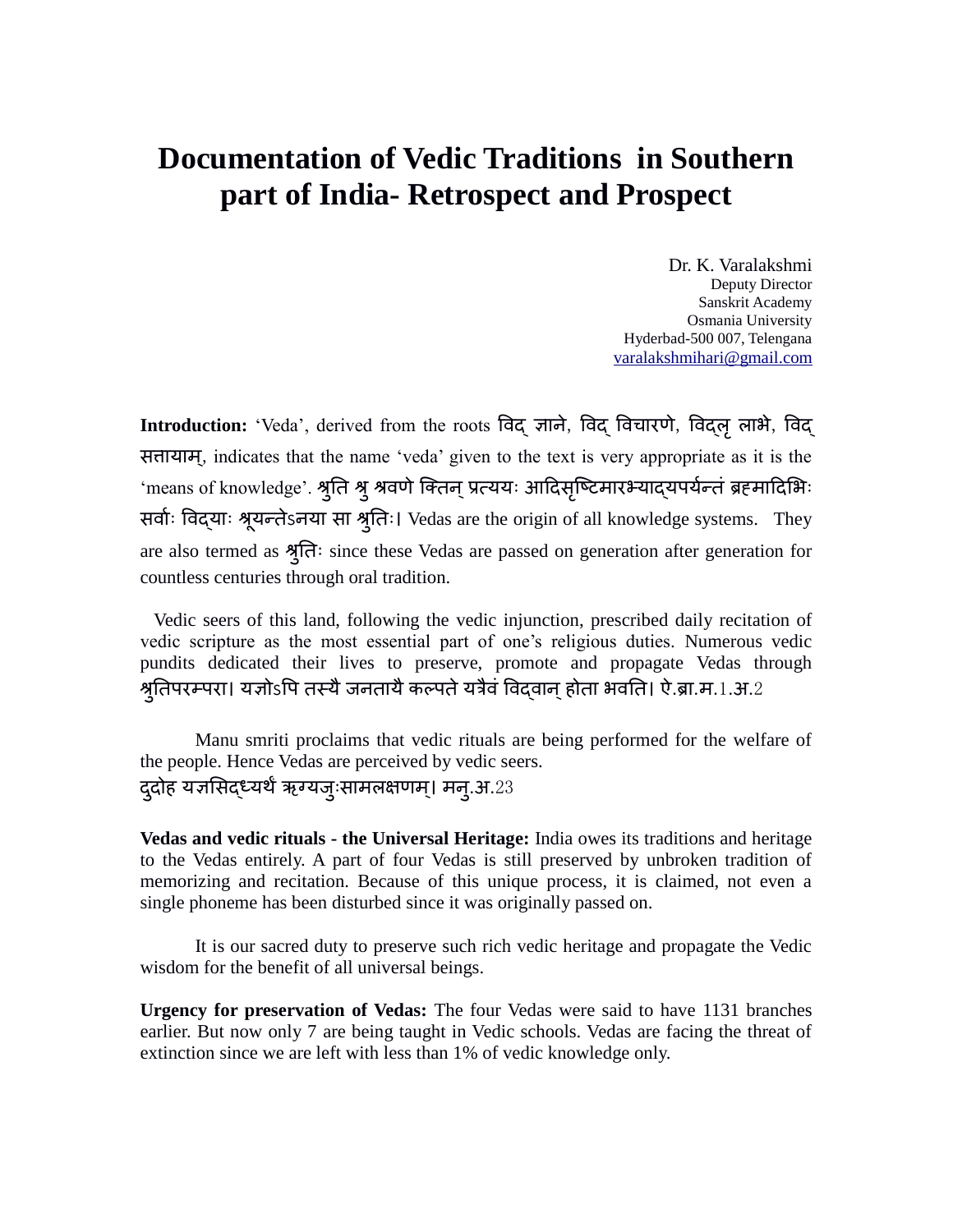**Urgency for preservation of rare vedic chantings:** Earlier Rigveda was memorized in 11 types of chanting for each of its mantras to maintain perfection with reference to pronunciation. **मूल**, **माला**, **शिखा**, **रेखा**, **ध्वज**, **दण्ड**, **रथ**, **घन**, **पद**, **क्रम**, **जटा** are the 11 types of chanting among which rare chantings **माला**, **शिखा**, **रेखा**, **ध्वज**, **दण्ड**, **रथ** are facing the threat of extinction.

Similarly performing vedic rituals is also becoming rare in modern days.

**Need for the documentation of vedic traditions:** If we, of this generation, create a break in the vedic study kept up for ages, from generation to generation, we shall be committing the unforgivable crime of denying our descendents the opportunity of learning the Vedas. Service oriented organizations, dedicated vedic scholars and vedic scientists are putting intense efforts to preserve our heritage by doing documentation of vedic traditions by audio and video recording of vedic recitation and performance of vedic rituals.

A sincere attempt is made in this research article to present the details of documentation of vedic traditions in southern part of India.

### **I. Documentation of Vedic traditions in kerala:**

### **A. Documentation of Vedas:**

#### **1. Rgveda**

1.1. Dr. E. R. Srikrishna Sharma, former professor, S.V. University, Tirupati, has done audio recording of whole of Rgveda for S.V. University Tirupati, Andhra Pradesh.

1.2 Traditional oral chanting in Swaras of Kerala tradition of Kausitaki Brahmana of Rgveda was recorded by Dr. E.R. Srikrishna Sharma. It was chanted by late great Rgveda scholar Erkkara Raman Namboothiri.

1.3. Later Dr. E.R. Srikrishna Sarma published Kausitaki Brahmana from Germany in 1968, using the manuscripts of the text got from Kerala and other places. But he used the padapatha of Erkara's chanting for fixing the readings of the Brahmana text.

1.4. IGNCA, New Delhi, recorded whole Rgveda chanting of Kerala style in 1990-2000 in audio/video tapes. Scholars Oravankara Damodaran Namboothiri and Vadakkumpat Pasupati Namboothiri were the resource persons.

1.5. Malayala Manorama, leading Malayalam news paper firm of Kerala, recorded the whole of Rgveda chanting in audio tapes in 2006. Dr. K.M.J. Namboothiri, Kothamangalam Vasudevan Namboothiri and Naras Parameswaran Namboothiri were the resource persons.

1.6. Kothamangalam Vasudevan Namboothiri has documented whole padapatha of Rgveda in audio/video tapes, for about 60 hrs, at his own initiative, seeking support from lovers of Veda.

1.7. IGNCA, New Delhi, has recorded padapatha of Rgveda upto the second Adhyaya of sixth Astaka in audio/video tapes for about 30 hrs. Oravankara Damodaran Namboothiri,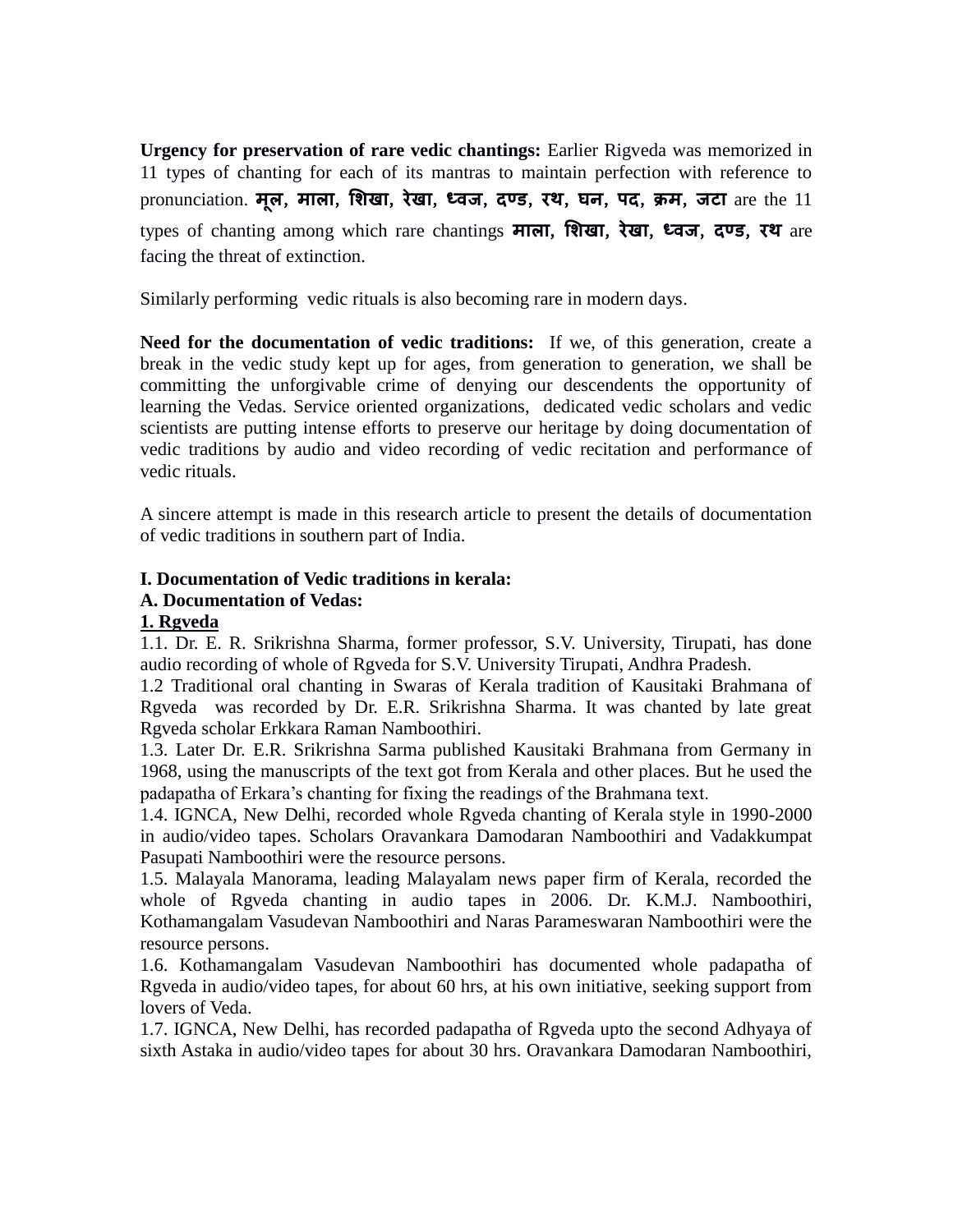Dr. K.M.J. Namboothiri, Kothamangalam Vasudevan Namboothiri and Naras Ravi Namboothiri were the resource persons.

# **2. Yajurveda**

2.1 IGNCA, New Delhi, has recorded Taittiriya Sakha of Kerala Namboothiri tradition in audio/video tapes for about 30 hrs, some years before. Pandal Vaidikam Damodaran Namboothiri, Animangalam Subrahmanian Namboothiri etc., were the resource persons. 2.2. Trissur Brahmaswam Madham Vedic Research Centre (Secretary Dr. C.M. Neelakandhan) recently recorded portions from Samhita, Pada, Krama, Sandhana, Kottu and Ghosha recitals of Taittiriya Samhita of Yajurveda of Kerala tradition in nine hours. Chief resource persons were Pandal Vaidikam Damodaran Namboothiri and Animangalam Subrahmanian Namboothiri. Recording was done with financial assistance from Ministry of Culture, Govt. of India, through Sangeeth Natak Academy, Delhi.

### **3. Samaveda**

### **3.1. Samaveda-Jaiminiya tradition of Namboothiris of Kerala:**

 **Centre of Vedic Studies, Sree Sankaracharya University of Sanskrit, Kalady** has done audio/video recording of Samhita, Aranyaka, Candrasama, Usha and Usani for about 95 hrs as a first phase of the project. Five traditional scholars in Samaveda namely Vasudevan Namboothiri of Perumangattu Mana, Aryan Namboothiri of Thottam Mana, Narayana Namboothiri of Thottam Mana, Neelakanthan Namboodiri of Nellikkattu Mana and Vasudevan Namboodiri of Nellikkatt Mana are involved in documentation.

 As a second phase of the project remaking of the Samaveda CDs , as interactive CDs incorporating the text, transliteration in English, simple English Translation, graphics and indices was almost completed with the financial assistance from Ministry of Culture, Govt. of India, through Sangeeth Natak Academy, New Delhi. Except Narayanan Namboodiri of Tottam Mana, the remaining vedic scholars took part in the second phase too. The Lakshminarayana Temple at Panjal was the location of the project whose coordinator is Dr. K.A. Ravindran, Associate Professor, Centre for Vedic studies, SSUS Kalady, Expert Member is Dr. C.M. Neelakandhan.

### **3.2 Centre for Documentation of Performing Arts (CDPA)**

 Documentation of the almost lost tradition of the vedic chanting of jaimineeya Samaveda, the Namboodiri tradition of samaveda chanting in Kerala was done by Centre for Documentation of Performing Arts (CDPA), Killimangalam, Trissur District, Kerala, by Kunju Vasudevan, in many ways.

### **3.3 Documentation of Samaveda by Sri Kunju Vasudevan:**

 Though Kerala had 21 families of sama veda tradition at the turn of the last century except perhaps 5 or 6 were the only practitioners by the end of the 20th century and among these families the number of individual chanters were only 4 of the old generation and a couple of youngsters whose style of chanting was distinctly different. It was clear that a tradition of so many centuries was inevitably going to be lost unless it was documented exhaustively both in audio and video format. Dr.Paulose who was the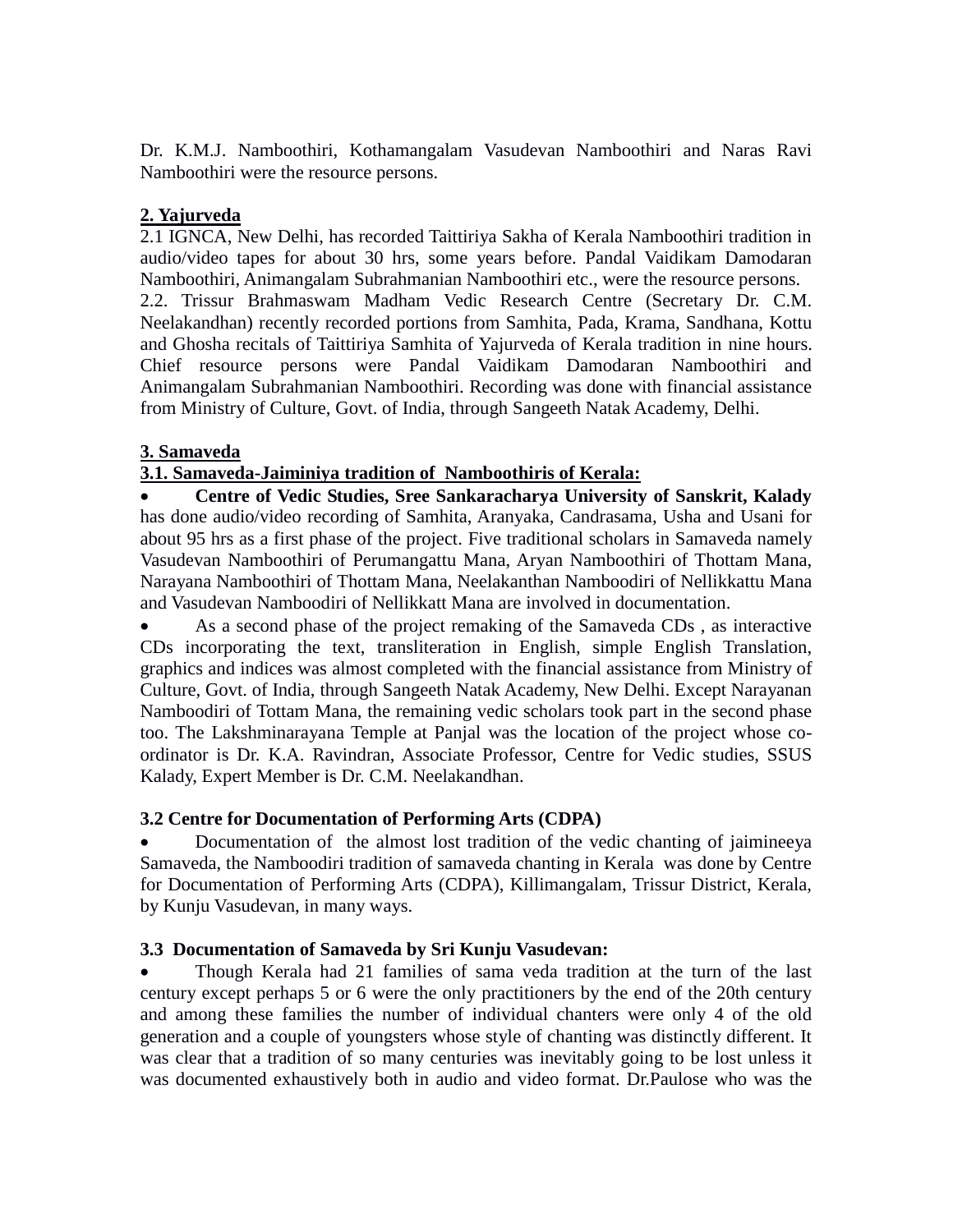registrar of Kaladi Sree Sankara Sanskrit university in Kerala was made aware of this grave situation by Killimangalam Vasudevan namboodiripad father of Kunju Vasudevan and the late L.S.Rajagopal. Then it was mainly through Dr.paulose's efforts fully supported by the then Vice chancellor Dr.N.P Unny a project to document was conceived.

 And Sri Kunju Vasudevan was entrusted with the actual documentation of the chanting of the Scholars Sri Perumangad Vasudevan namboodiri, Sri Nellikkattil Neelakandhan namboodiri, Sri Thottam Aryan namboodiri and Sri Nellikkattil Vasudevan namboodiri. The project was being coordinated by Dr.Neelakandhan. Sri Kundu Vasudevan was assisted by Mr. Manoj Achuthath.

Documentation started in 1997.

.

 The scholars themselves came forward to have their style documented without expecting honorarium. All the four were above 70 and they had had to practice and rehearse before actual documentation. It took almost 2 years to record 70 hours of chanting all except the **Uham and Ushani** which these 4 were not confident of unless they had more time to "rehearse" this most difficult part of the tradition.

 Then after a couple of years the project was continued and the team documented 25 hours of chanting of the Sama sthuthis which were chanted at Athirathra and all the sthuthis were from Uham and Ushani.

 In 2009 the team got financial support from the ministry of culture to have the Jaimineeya Samaveda chanting of the same 4 scholars . Unfortunately before the documentation started Perumangad Vasudevan namboodiri pasased away. But managed to document the recording of vedic chanting with other three again.

 Another most important phase of kunju Vasudevan's involvement in the samaveda documentation was the recovering of the Uham Ushani audio recording of the late Muttathkatti Itti Ravi namboodiri. He had himself recorded his chanting which was on 7 inch four track audio tapes which had almost irrecoverably damaged. It took more than 3 years to clean the tapes, digitize and edit it on computer . Later taking professional help from a recording studio got digitized material cleaned and edited again. After this task the original spools were sent to University of Tubingen where Dr.Heike Moser, a professor at the Indology department got them properly cleaned and again digitized the original . This recording of Itti Ravi Namboodiri is the only audio recorded material of the whole of UHAM and USHANI of the Jaimineeya tradition of Namboodiris of Kerala

 A 45 minute video documentary"**A TRADITION ON THE WANE"** was made on the 4 scholars. And Sri Kunju Vasudevan was invited to present these Jaimineeya Samaveda scholars at a Seminar **"Giving Voice "** at the University of Wales in 1999 and again at a big International festival on Tradition and Rituals in Krako, Poland in 2000. At both these places workshops and seminar were conducted and vedic chanting was also presented.

 Today out of four scholars only two are alive, Nellikkattil Neelakandhan namboodiri who is 86 and Thottam Aryan namboodiri who is 84 and both are too ill and weak to chant vedas.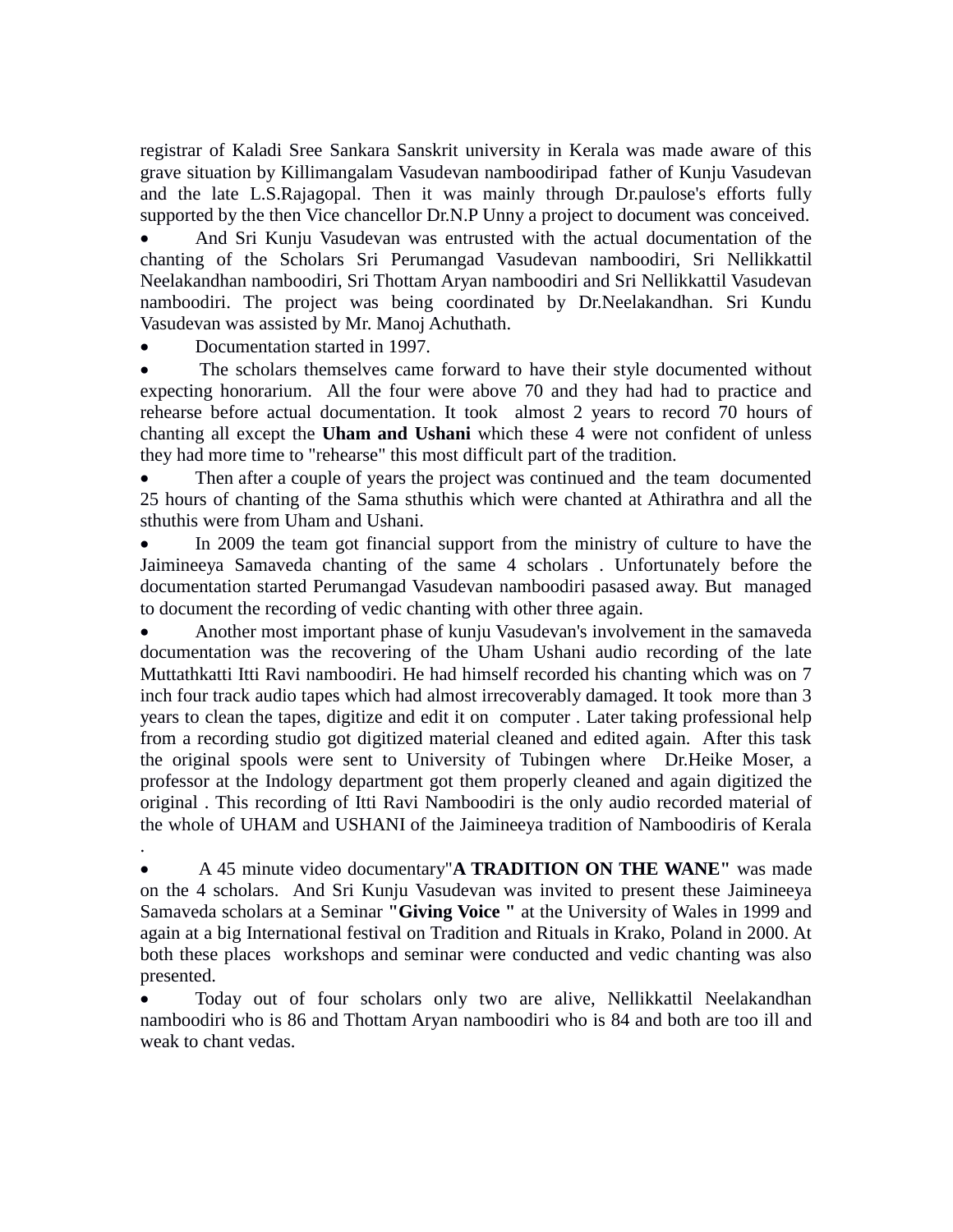### **3.4 Documentation of Samaveda-Jaiminiya Tradition of Tamil Brahmins settled at Kodunthirapilly village, Near Palakkad, Kerala, by IGNCA, New Delhi.**

 IGNCA, New Delhi, some years before has done audio/video recording of Samhita of Samaveda, Jaiminiya Tradition of Tamil Brahmins.

**3.5 Bharatiya Vidya Bhavan, Puthukkod, Palakkad**, in 2007, has done audio/video recording of rare Kautuma samaveda chanting for some hrs. Pandit Gopala Vadhyar (late) and P.R. Govindakrishnan were the resource persons. The tradition is not continuing now. (CDs are available with Dr. C.M. Neelakandhan)

3.6 Samaveda Samhita of Jaimineeya branch was recorded in 1980 . The resource person was Parameswaran Namboothiri. In 2004 it was re-recorded in 90 plus hurs in 60 CDs. [Www.namboothiri.com](http://www.namboothiri.com/)

### **B. Documentation of Vedic Ritual Tradition:**

#### **Somayagas:**

A list of Somayagas and Athirathrams performed in Kerala is given below:

- 1. 1984 Thiruvananthapuram Amettur Parameswaran Somayajippad
- 2. 2003 Thrissur Puthillam Ramanujan Somayajippad

3. 2004 – Aptoryama Soma Yaga, the seventh and the biggest of the seven important Somayagas, that included Garuda chayana, was performed from April 10th -20th 2004, at Trissur, by the Vedic Yajna Prathisthan, Mulankunnathukavu and Om Shanti Dham, Bangalore. Scientists from NIMHANS, ISRO, NAL, IISc and other national institutes conducted studies of the yaga's effect on nature, human beings, animals and plants. IGNCA SRC co-ordinated the documentation of the yaga proceedings.

- 4. 2005 Angadippuram Cherumukku Vallabhan Somayajippad
- 5. 2006 Kodakara Kaimukku Raman Somayajippad,
- 6. 2007 Panniyur Thavanur Parameswaran Somayajippad
- 7. 2008 Rappal Naduvam Narayanan Somayajippad
- 8. 2009 Aluva Kurussarur Narayanan Somayajippad
- 9. 2013 Sukapuram (Edappal) Kuvumbram Vasudevan Somayajippad Athirathrams:
- 1. 1975 Panjal Cherumukku Neelakandhan Akkithirippad
- 2. 1990 Kundur Puthillam Ravi Akkithirippad
- 3. 2006 Moolamkodu Kuvupra Sankaranarayanan Akkithirippad
- 4. 2011 Panjal Puthillam Ramanujan Akkithirippad
- 5. 2012 Kodakara Kaimukku Raman Akkithirippad

1. Prof. J.F. Stall (late) (Former Professor, Harward University, USA), organized an Atiratra at Panjal, Trissur District, Kerala, in 1975 on behalf of an international committee of Sanskrit and Vedic professors. The proceedings of Atiratra has been documented by Prof. Stall. 'Agni' the book on Atiratra performed in 1975, in two big volumes, contain all the ritual proceedings of Atiratra in one volume and studies and researches on Yaga tradition of Kerala etc., in one volume.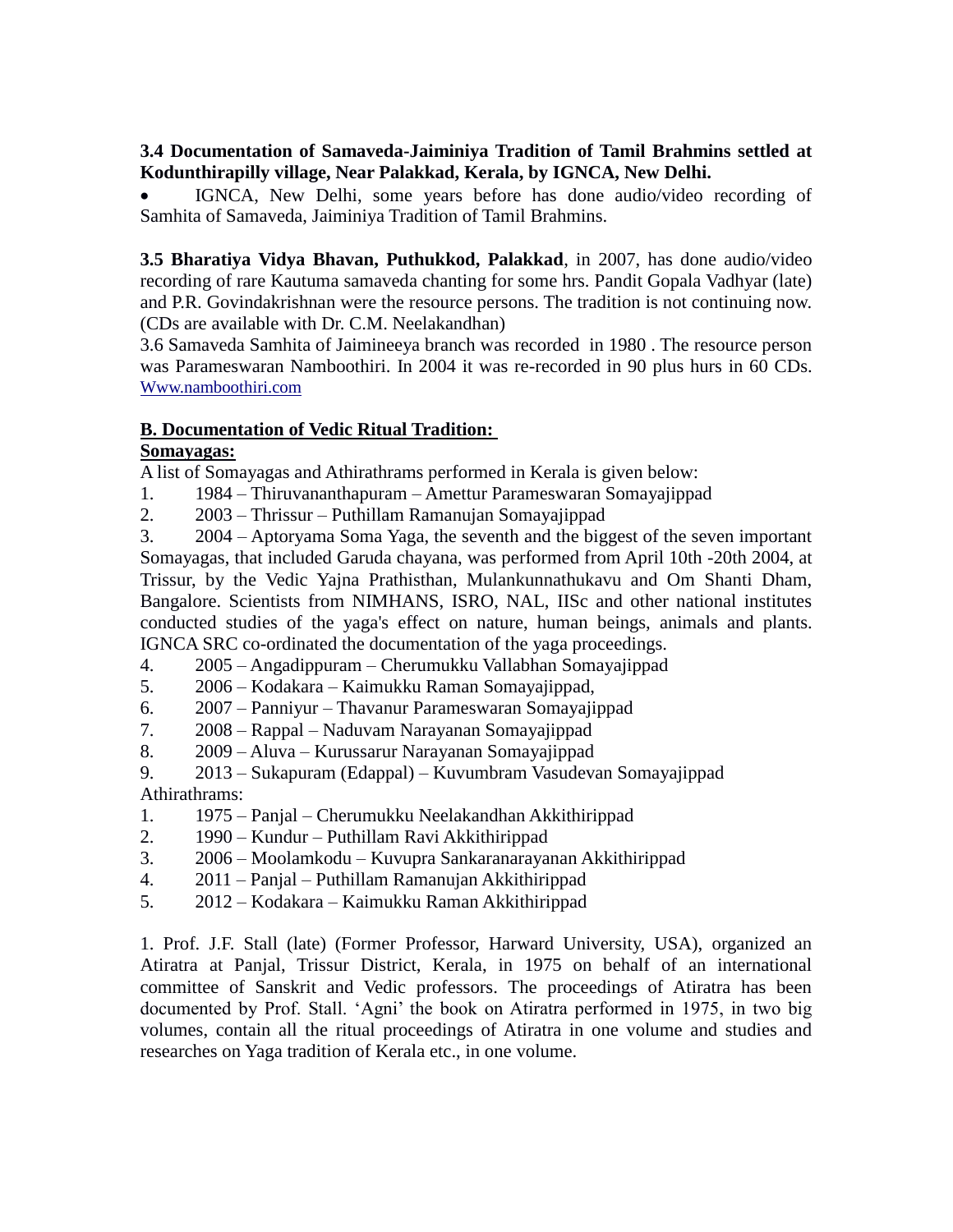2. After 1975, many Atiratras and Somayagas were performed in Kerala till date, most of which are documented in audio/video tapes.

3. Mr. Ramanathan from Palakkad carried out a very important project of IGNCA, New Delhi, preparing all the equipment and utensils used in the different Yagas from ancient times. One set of the products are exhibited at Veda Pathasala, Ramanathapuram, Palakkad and one whole set is with IGNCA, New Delhi.

# **II. Documentation of Vedic Traditions in Tamilnadu:**

# **A. Documentation of Vedas:**

1.1 **Vedic Sangeetha Foundation:** Vedic Sangeetha Foundation, Chennai has under taken Chaturveda Recording and web hosting project and recorded four vedas in 2500 hrs.

 Recording of Sri Krishna Yajur Vedam in Samhita, Sikha, Pada, Krama, Jata and Ghana mode of chanting has been completed. Resource persons of Sri Krishna Yajurveda Taittiriya Samhita in krama mode of chanting are Dr. R. Subrahmanyam Bhide, Gajanana Bhatta, Ansuman Abhayankar, Harihara Ghanapati. It is recorded in 184 studio hours.

 Recording of eight asthakas of Rgveda in samhita, pada, krama, jata have been completed. The recording of the Ghana mode of chanting of Rgveda itself took place in 450 hrs.

Recording of Samavedam has been fully completed.

 Recording of Sukla Yajur vedam in Samhitha, pada, krama, jatai modes of chanting has been completed. Recording in Ghana mode of chanting is in progress.

### **Resource persons participated in vedic rendering:**

 Yajur Veda Ghanam: Shri V. Subramania Ghanapati, D. Sadasiva Ghanapati, Shri G. Harsha Ghanapati, Samir Ganapati, Shri Narayana Ghanapati, Shri Lakshmi Narayana Ghanapati.

 Sama vedam: Shri Taplapuliyur G Krishnan, Shri K. Thyagaraja Dishithar, Shri Ganesh Srowthigal, Shri Ganesan,

 Rig Veda Samhita: Shri K. Ramesh Bhat, Shri Subaraya Hegade, Shri M. V. Ragurama Sarma, Shri Suswaran Subramania Bhat

 Yajur veda Samhita & Sakha: Shri D Sadasiva Sarma, Shri D. Kasi Viswanatha Avadani, Shri G. A. Sameer Kumar Ghanapati, Shri K. Y. V. Padmanabha Avadani, Shri Lakshmi Narayana Avadani.

Future projects:

• Recording of last Ashtakam of Rig vedam in Ghana mode of chanting has to be done.

 Recording of Sukla Yajur Vedam in Jatai and Ghana mode of chanting has to be done.

Some more tasks of Samaveda and Yajur veda recording has to be done.

 when project will be concluded 2500 hrs of recording of all four vedas chanting will be accomplished.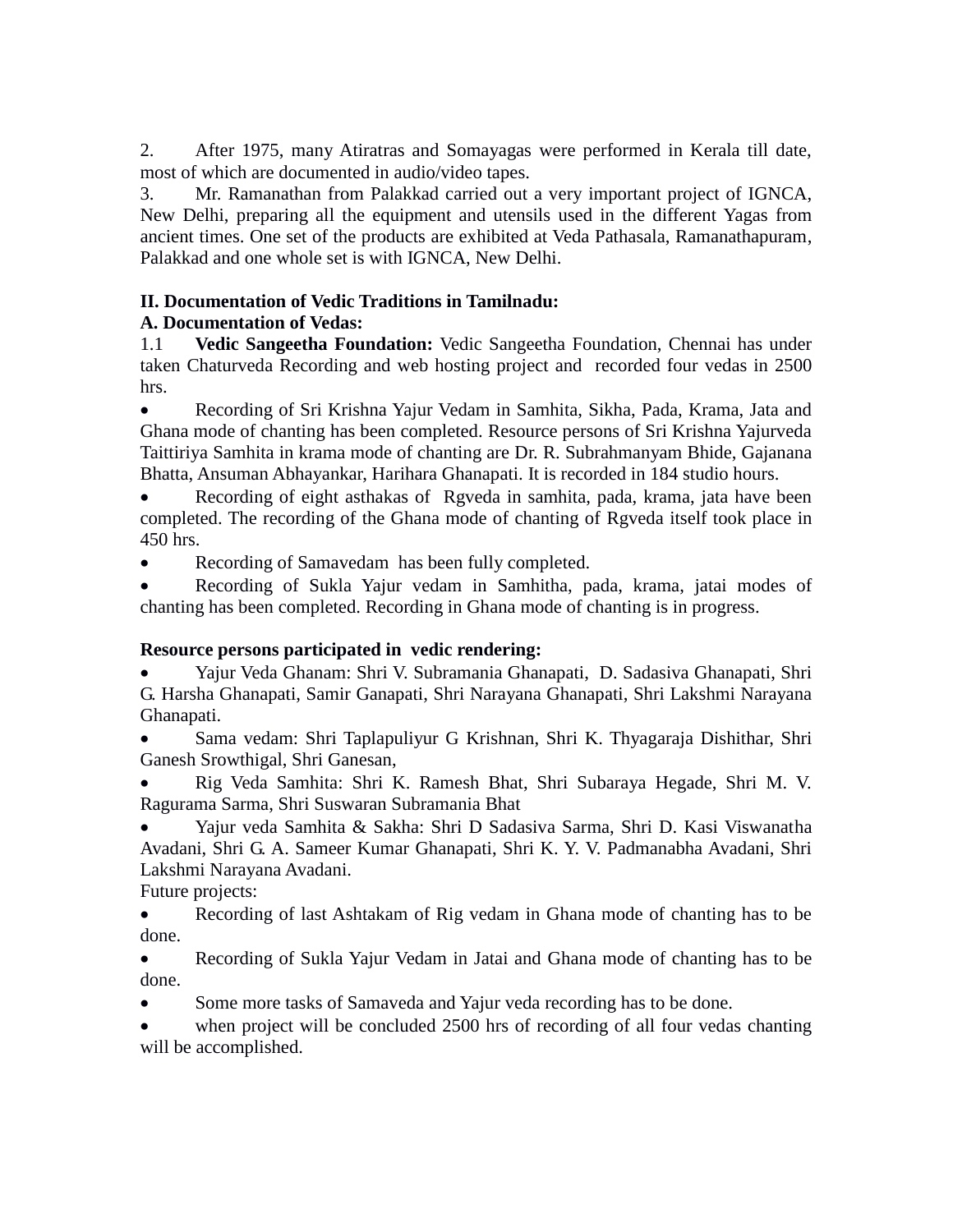**1.2 Indian Institute of Scientific Heritage:** recording of 150 hrs of all the four vedas chanting is made available in internet by this organization. Though recording is done in Kerala, the style of vedic chanting belongs to typical Andhra pradesh and Tamilanadu.

 Recording of Rgveda of Shakala sakha in 54 parts is done and made available on net.

- Recording of Samaveda in 64 parts is done
- Recording of Shukla Yajurveda in 54 parts
- Recording of Krishna Yajurveda in 58 parts
- Recording of Atharvaveda in 27 parts is made available on the inter net. Resource person is pt. Raghunatha kale.

1.3 **Arunachala Vedas:** Arunachala Sadhana Charitable Trust located in Tiruvannamalai, south India at the foot of the hill Arunachala has documented the Krishna Yajur veda in the modes of krama, Jata and Ghana mode of style. Details of recording are given below:

Yajurveda samhita in Ghanam mode of chanting is made available on net.

 Audio recording of Krishna Yajurveda in Moolam mode of chanting is also made available for about 60 hrs.

- Krishna Yajurveda in Kramam mode of chanting is recorded for 1 hr.
- Rudram of Krishna Yajurveda in Ghanam mode of chanting is recorded in 2 hrs.
- Isavasyam of Shukla Yajurveda in Ghanam mode is recorded with duration of 30 min.

 Pancha Rudra Sukthani of Rgveda in ghanam mode of chanting is made available for 30 min.

# 1.4 **Veda Prasara Samiti:**

Recording of four vedas in samhita mode of chanting is done for 200 hrs in 2004.

 Recording of chanting of Rigveda of Shakala Sakha, Shukla Yajur Veda of Kanva Sakha, Krishna Yajurveda of Taitreeya sakha, Samaveda of Kouthuma Sakha and Atharva veda of Sounaka sakha has been accomplished.

**1.5 Gurukulam Dombivli:** This organization has vedic archives in which Vedic texts are archived. Krishna Yajurvedam in Ghana style of chanting is given in pdf format. Bhusuktam, Purushasuktam, Agnisuktam and some other suktas are also available in these archives. [Https://sites-google.com/site/gurukulam4vedas/vedic](https://sites-google.com/site/gurukulam4vedas/vedic)-archives

**1.6 Dharmic Scriptures:** This website made all 4 vedas available in pdf format. 20,500 mantras of vedas are available in this website. [Http://www.dharmicscriptures.org/scriptures.html](http://www.dharmicscriptures.org/scriptures.html)

# **B. Documentation of Vedic Rituals:**

**1.Vedic Society:** Vedic society performed Somayaga from April 24th -30th 2010 and recorded the procedure.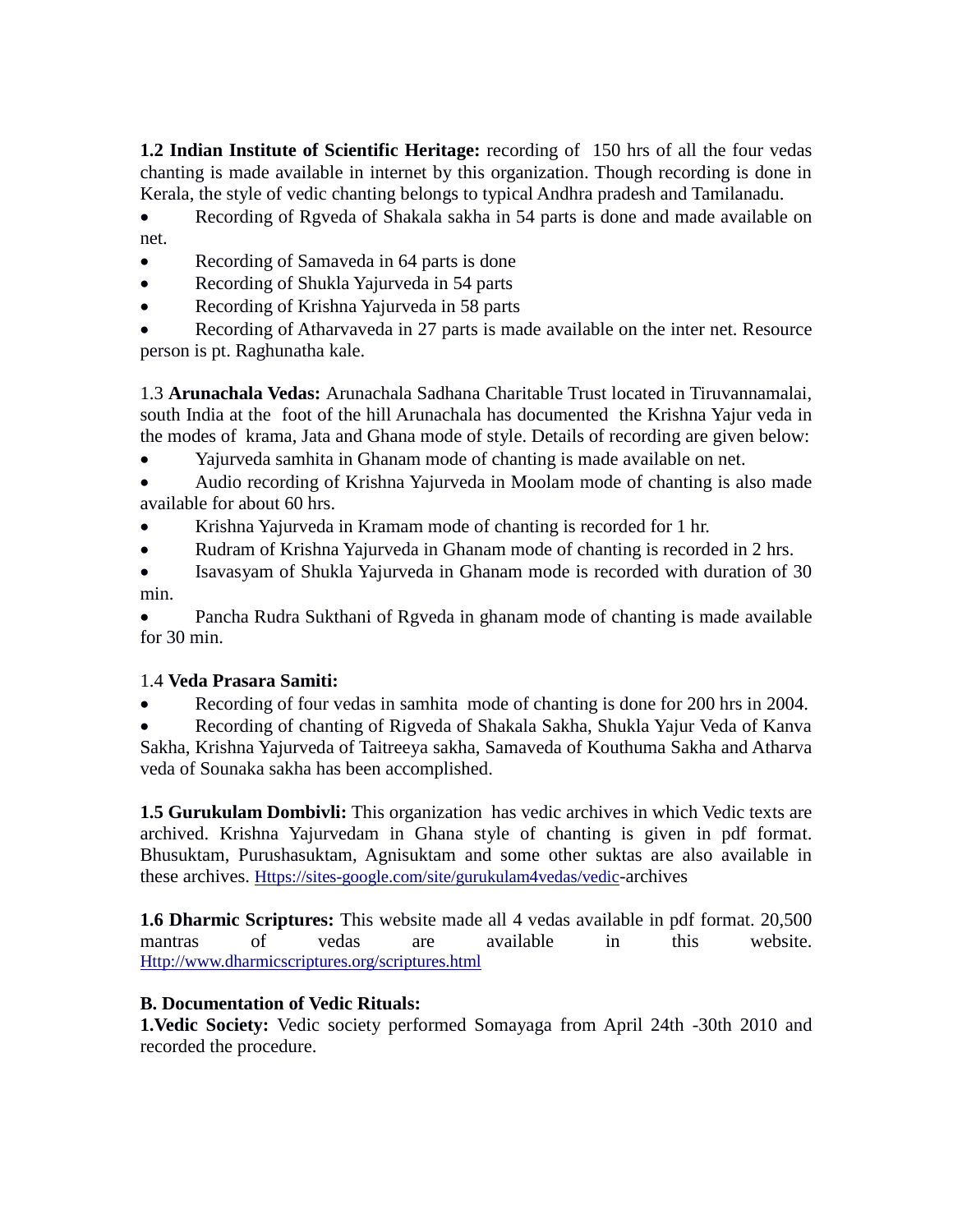# III. **Documentation of Vedic Heritage/Traditions in Andhra Pradesh:**

# **A. Documentation of Vedas:**

# **1.1 Documentation of Vedas by Sri Veda Bharati:**

### **Rgveda**

 Dr. RVSS Avadhanulu introduced computer technology to the vedas for the first time and demonstrated the same at the National Vedic Conference, Tirupati in 1992.

 Shri Veda Bharathi, established in 1994, at Hyderabad, Andhra Pradesh, under the guidance of Dr. RVSS Avadhanulu, completed the recording of 3 types of chantings Samhita, Pada, and Krama, out of 11 types of chantings of Rgveda. A set of 15 CD ROMs were released. Pt. Narendra Kapre is the resource person of Rgveda chanting.

 32 chapters of Rgveda was recorded in Sikha type chanting in two years and submitted to Tirumala Tirupati Devasthanam.

 Remaining 32 chapters of Rgveda in Sikha type chanting has to be recorded in two years. Work is in progress.

 Recording of Rgveda in Jata type of chanting has been started. This work is in progress. Resource person is great vedic scholar Narendra Kapre.

 Recording of one Astaka or seven Adhyayas of Rgveda in Danda style of chanting has been done in two years. Recording of remaining part of Rgveda may take 7 more years.

• The Audio of entire Rgveda Samhita in 64 chapters with introductions in English to all the 64 chapters, Moolam mode of chanting, running for about 32 hours was released by Shri Veda Bharathi.

Sri Veda Bharati has done 1200 hours of audio recording of Vedic chanting so far.

# **Yajurveda :**

 Documentation of Chapter one of Kanda one in Moolam, pada, krama, jata and ghana mode chanting has been done.

Recording of moolam of chapter one of kanda three has been done.

# **Projects on hand:**

# **1. Design of Multilingual Multimedia, Vedic Data Base**

 Shri Veda Bharathi has secured patent rights for Design of Multilingual Multimedia, Vedic Data Base.

 Dr. RVSS Avadhanulu took up an exciting project of designing the Multi media CD ROMs for vedas. This allows the following simultaneously.

- Display of original mantra text in Devanagari with Swara symbols.
- Display of Telugu/Hindi/English/other languages-translations of the mantra
- Display of graphics drawn for the mantras.
- Display of encyclopedia information of the Mantra Available, like
- identification code
- Rishi
- Devata
- Chandas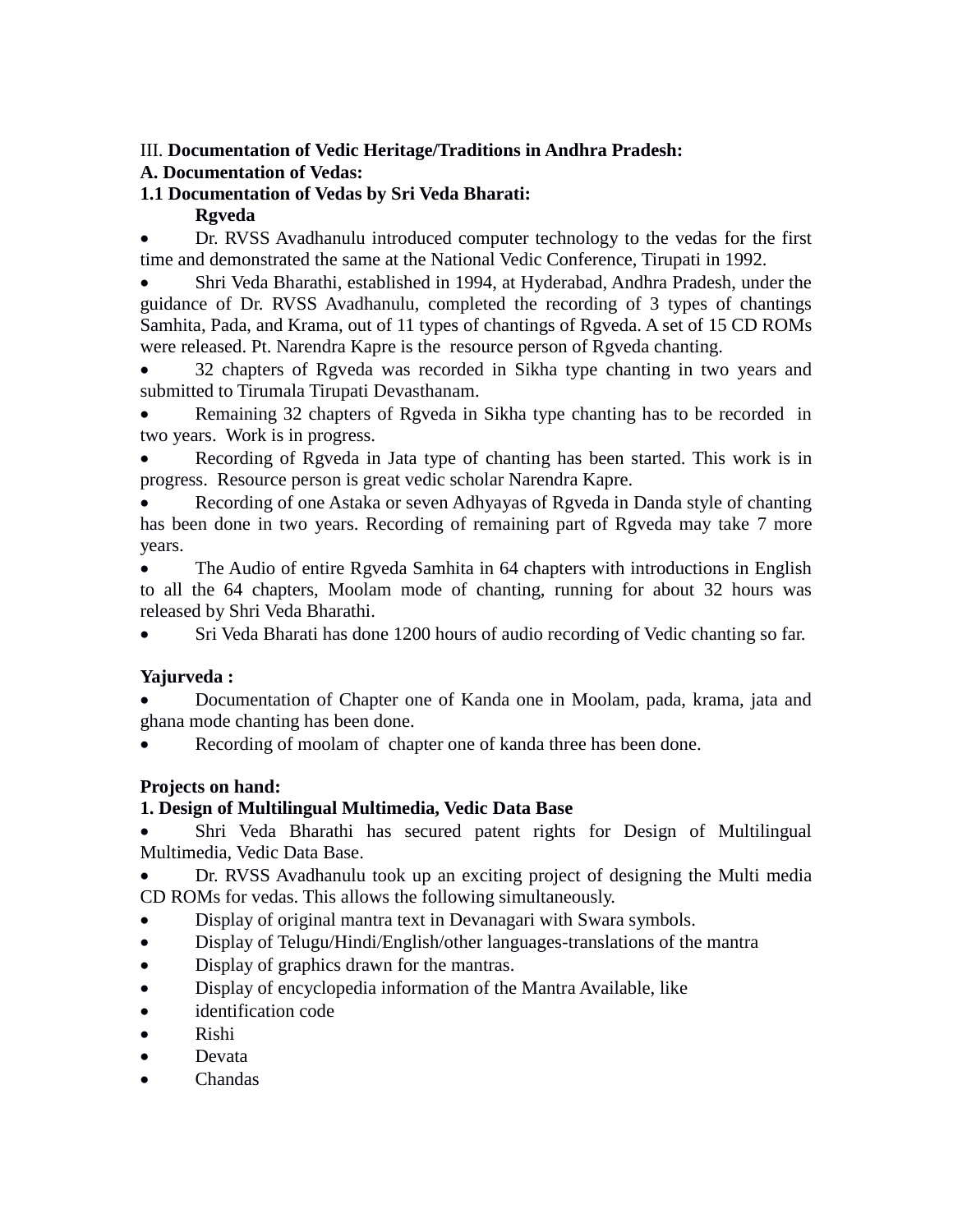- Kamya
- Alamkara

 Modern subject like Physics and Chemistry to which the mantra appears to be related.

Names of the authors of translation etc.

2. Recording other 6 modes of chantings of Rgveda (1. Jata 2. Mala 3. Rekha 4. Dhwaja 5. Ratha and 6. Ghana) which may further require about 2500 studio hours for Rgveda alone.

**1.2 Astrojyothi:** Astrojyothi has done audio recording of all the four vedas which required about 2000 studio hours under the guidance of Pt. Sitaraman. Samhita pata of the four vedas was recorded and brought out in the form of MP3 CDs in 205 MP3 files of 922 Mbs. It is available even on net. Yajurveda of Taittiriya, Shukla Yajurveda of Kanva Sakha, Samaveda in the Kuthuma style of recitation was recorded.

### **1.3 Tirumala Tirupati Devasthanams:**

 Recording of Samhita pata of Rigveda for 405 hrs, Krishna Yajurveda for 546 hrs, Sukla Yajurveda for 147.5 hrs, Sama Veda for 544.5 hrs, Atharvana Veda for 57 hrs was accomplished. Total 1800 hrs of recording of all the four vedas has been done.

 Sri Venkateswara Veda Recording Project in the premises of Sri Venkateswara College of Music and Dance has been launched on 7th September '14. The project will be undertaken by Sri Venkateswara Vedic University, Tirupati.

**1.4 Veda Samrakshana Samithi:** Sri Lakshmihayagreevasrimad Abhinava Ranganathaparakalaswamivedasamrakshanasamithi, Hyderabad, has recorded Krishna Yajurveda Taittiriya Samhita in 64 hours. The resource person is the founder of the organization Salakshna Ghanapati Sriman Pandurangacharyulu.

**1.5 Sri Sathya Sai Sadhana Trust:** Sri Sathya Sai Sadhana Trust, publications Division, Prasanti Nilayam, has provided Vedam tutorials where one can learn Rudram of Yajurveda by using sri chamakam learning module and sri namakam learning module.

#### **B. Documentation of Vedic Rituals:**

1. Athiratram was organized at Yetapaka Bhadrachalam, Andhrapradesh, from 21-4- 2012 to 02-05-2012 and the proceedings were documented by Samata Lok Seva Samithi, under the guidance of Vedic scholars Brahmasree Naduvam Narayanan Akkithirippad Somayaji, Brahmasree Krishnan Namboodiri and Brahmasree Kadaloor Sri Das Namboodiri.

2. Athiratram was organized at Keesaragutta, Rangareddy Dist., Andhra Pradesh, under the guidance of Cherumukku Vallabhan Akkithirippad, from 13th - 24th of April 2013, Samata Lok Seva Samithi, Andhra Pradesh. It is informed that the both yagas were documented.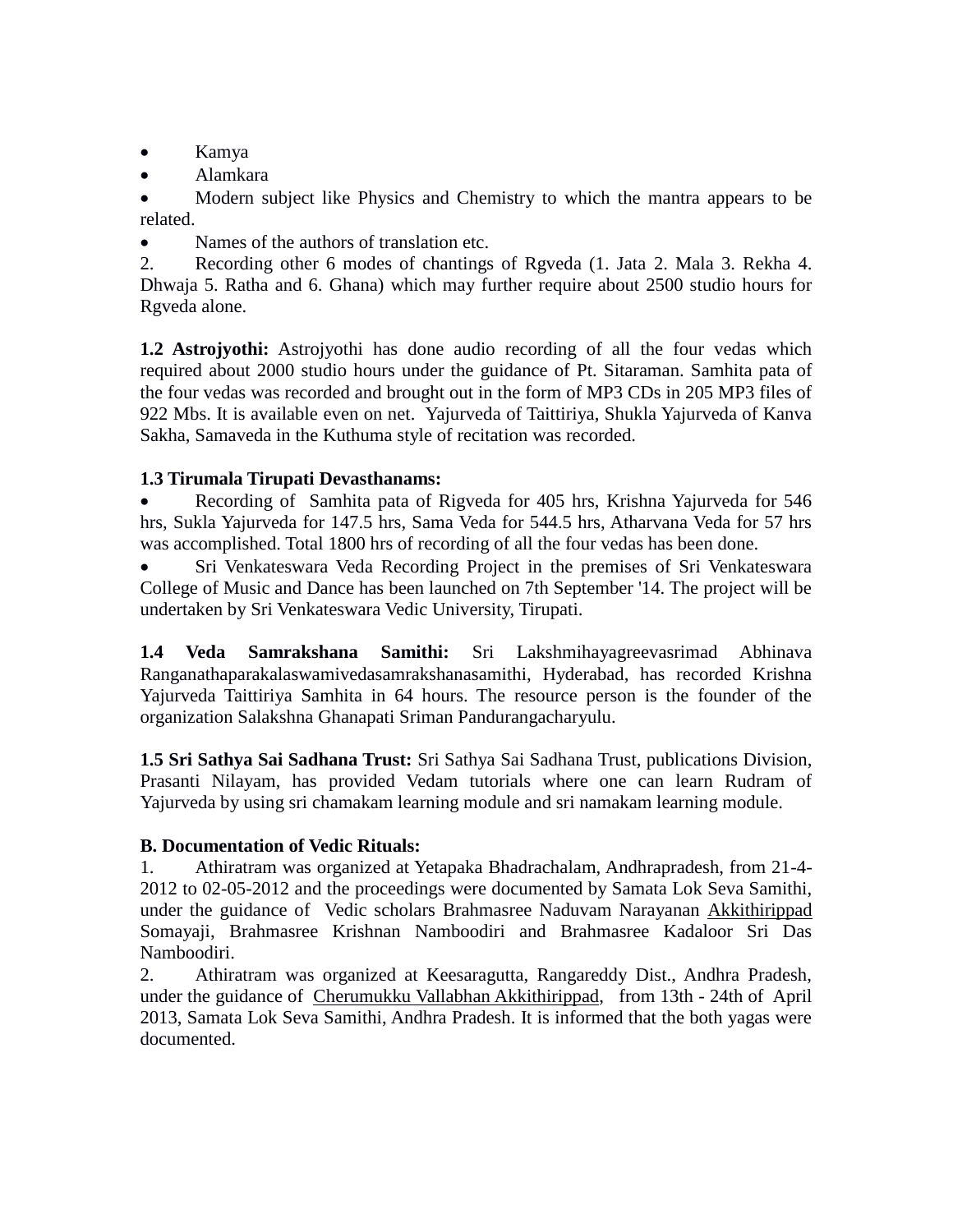3. A 13-day Aptoryama Somayaga will be conducted from 20th Jan to 1st Feb 2015 at Gargeyapuram, Kurnool, Andhrapradesh by Prajahitasamithi. Yaga will be performed by Brahmasri Krishna Bhattar Somayaji, Shimoga, Karnataka, Brahmasri Keshava Avadhani of Mattur, Karnataka, Brahmasri Narendra Kapre and Kesapragada Hariharanadha

Sarma. It is informed that the ritual will be documented.

4. From 1995 to 2010 Prajahitasamithi conducted 16 mahayagas in Andhra Pradesh.

### **C. Manuscripts on Vedic Literature:**

 General Library, Osmania University has 285 manuscripts on vedic literature according to the catalogue on the Sanskrit Manuscripts in the Osmania University Library.

 Govt. Oriental Mansucript Library and Research Institute, Hyderabad has 656 Manuscripts on vedic literature.

Copies of list of mansucripts is enclosed.

### **D. Veda Patasalas in Andhra Pradesh:**

A separate list of 32 Vedapatasalaas is enclosed.

### **E. Publications on Vedas:**

- **Sri Venkateswara Vedic University:**
- 1. Paraskara Gruhya Sutram edited by
- 2. Dr.. M. Sitarama Sastry
- 3. Rigveda Kaushitaki Brahmanopanishat
- 4. Rigvedamu (Telugu) Translation and edited by Bankupalle Mallayya Sastri
- 5. Krishna Yajurvedamu Telugu, edited by Bankupalle Mallayya Sastri
- 6. Samavedamu-Telugu, Translation and edited by Bankupalle Mallayya Sastri
- 7. Samavidhana Brahmana Translation Prof. S. Sudarsana Sarma
- 8. An Eco of vedic rhythm by Prof. S. Sudarsan Sarma
- 9. Laugakshi Gruhya Sutrani with Devapala Bhashya
- 10. Laugakshimaharshi Sangruhitaa Vaidikamantra Kalpalataa
- 11. Apastamba Srauta Sutram
- 12. Paraskara Gruhya sutram

#### **Sanskrit Academy, Osmania University, Hyderabad**

1. Rigarthasara

#### **F. Vedic scholars of Andhra Pradesh Sri Venkateswara Vedic University Krishna Yajurveda**

- 1. Dr. K. Tarakaramakumara Sarma
- 2. Sri S. Suryanarayana Murthy
- 3. Sri D. Phani Yajneswara Yajulu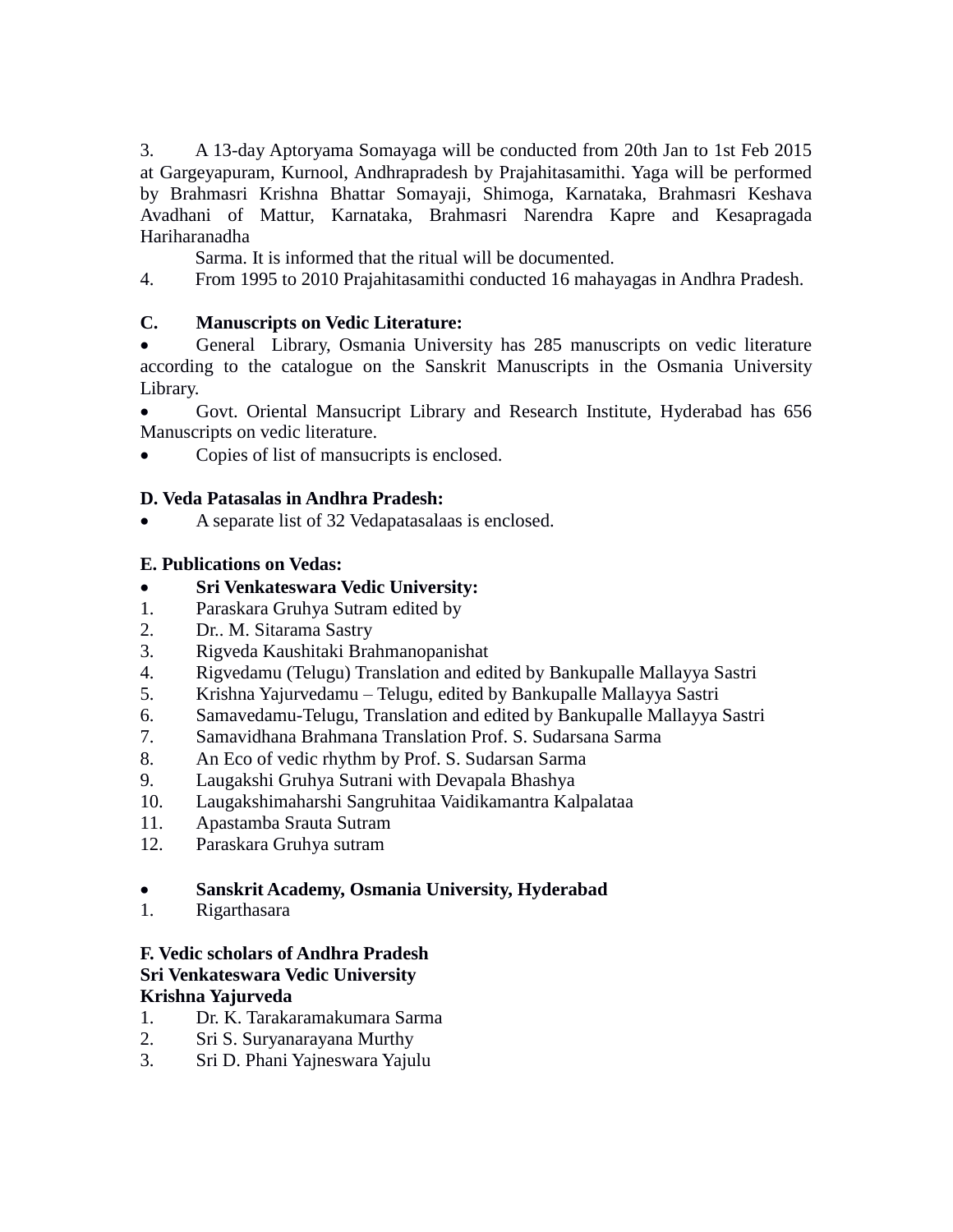4. Sri K. Purushottamacharyulu

### **Shukla Yajurveda**

1. Sri V.S. Pratapa Chandra Sarma

### **Samaveda**

1. Dr. Girija Prasad Shadangi

### **Atharvaveda**

1. Sri Balabhadra Upadhyaya

**Vedapatins of AndhraPradesh:** 1. Salakshana Ghanapati Sriman Pandurangacharyulu (a separate list will be enclosed.)

# IV. **Documentation of Vedic Traditions in Karnataka:**

Rgveda:

AbhinayaBharathi, Bangaluru, has done audio recording of 100 selected suktas of Rgveda in Samhitha patha in 3 hrs.

(More details of documentation of vedic traditions of Karnataka State could not be obtained.)

**Conclusion:** Documentation of vedic chanting rendered by vedic scholars of older generation and vedic rituals will help people of young generation to know and understand the significance of Indian culture and Heritage. Especially the vedic heritage of India helps every Indian to regain self esteem which was lowered during foreign invasions. Preservation of Vedic Traditions by documentation is not sufficient to uphold this universal heritage. The Survival of Vedic heritage is solely depended upon vedic studies. Documentation of vedic traditions will be fruitful when study of vedas and practice of prescribed rituals are promoted.

**Acknowledgement:** I express my deep sense of gratitude to Dr.C.M. Neelakandhan, Advisor/expert member, Samaveda Documentation Project, Dept. of vedic studies, SSUS, Kalady, Sri Kunju Vasudevan, Dr. S.A.S Sarma, EFEO, Centre de Pondichery, N.M. Raveendran Namboodiri, Edappal, Dr. R.V.S.S. Avadhanulu, Sri Veda Bharati, Hyd., A.K. Ramamurthy, Managing trustee, Vedic Sangeet Foundation, Salakshana Ghanapati Sriman Pandurangacharyulu, Hyd., Sri P. Rajeswara Sarma, co-ordinator, Prajahitasevasamithi, Dr. Subrahmanya Bhide, SVVedic University, Tirupati, for rendering help in authoring this research article.

# References:

- 1. [ssus@md3.vsnl.net.in](http://sanskritdocuments.org/doc_veda/doc_veda.html)
- 2. [http://sanskritdocuments.org/doc\\_veda/doc\\_veda.html](http://sanskritdocuments.org/doc_veda/doc_veda.html)
- 3. [http://iish.org](http://iish.org/)
- 4. [http://www.giri.in](http://www.giri.in/)
- 5. <http://www.arunachalavedas.org/video.html>
- 6. [http://www.vedaprasarsamiti.org](http://www.vedaprasarsamiti.org/)
- 7. <http://www.vedicsociety.org/audio-recordings>
- 8. [Https://sites-google.com/site/gurukulam4vedas/vedic](https://sites-google.com/site/gurukulam4vedas/vedic)-archives
- 9. [www.namboothiri.com](http://www.namboothiri.com/)
- 10. [www.vedicsangeet.com](http://www.vedicsangeet.com/)
- 11. [www.shrivedabharathi.in](http://www.shrivedabharathi.in/)